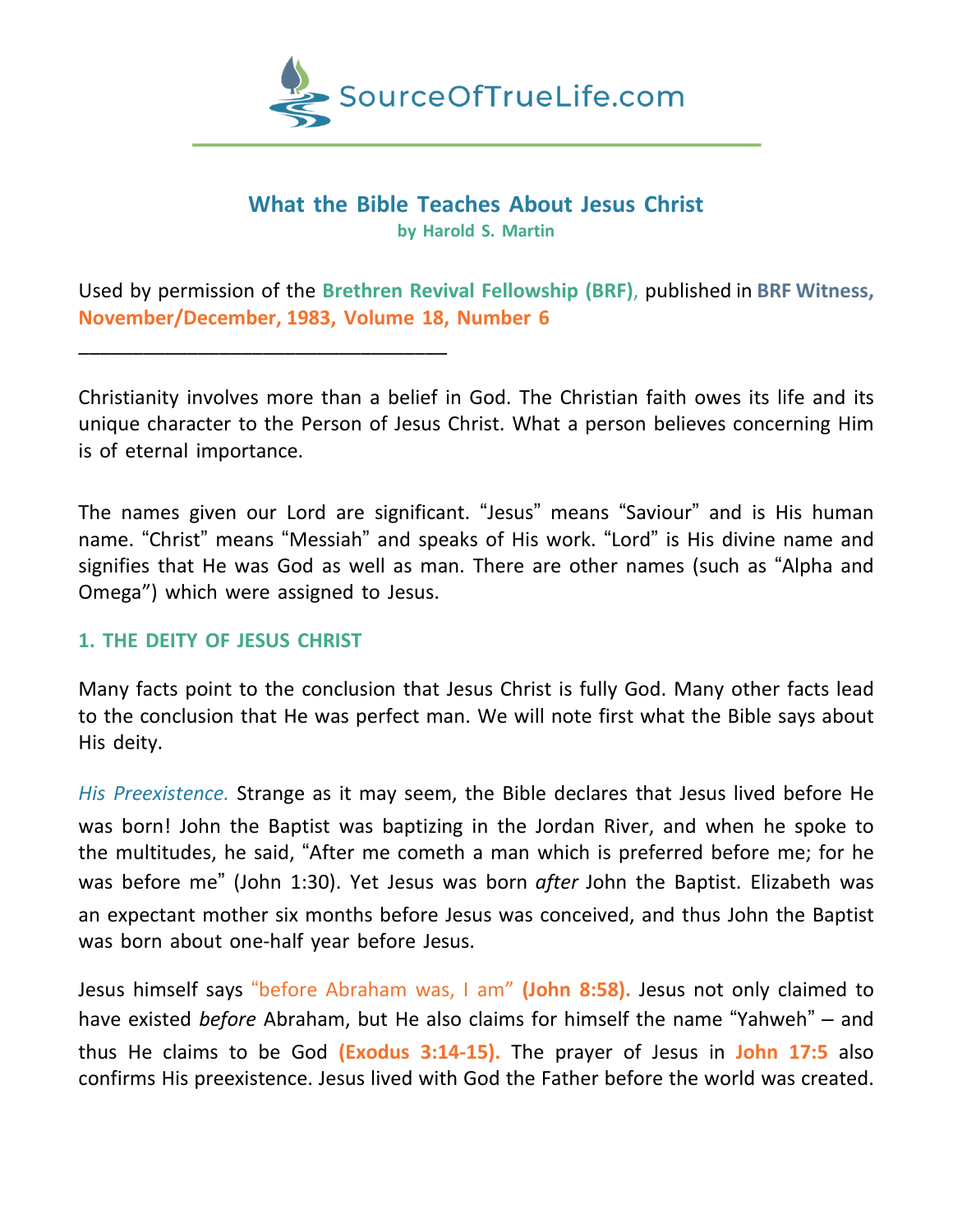*Evidences of Deity.* Many deny the deity of Christ, or at least cast a veil over His deity, and say that He was only a man  $-$  a good, holy, exemplary man but only a man. The denial is not new. The Ebionites, Arians, and Socinians all regarded Jesus as merely a man. Today, Unitarians and theological liberals and many of the cult groups deny the full deity of Jesus Christ.

*(1) His own claim –* Jesus himself claimed equality with God when He said that He and the Father are one **(John 10:30).** Those who heard Him understood what He had said for they accused Him of blasphemy. Also, Jesus received and accepted *worship* as God **(John 20:28).** If Jesus were not God, He would have rebuked those who worshipped Him even as the apostles did in **Acts 14:15.**

(2) *His supernatural works* -Jesus is said to have done certain things which only God can do. **Mark 2:7** describes His power to forgive sins. **John 5:25** says He will raise the dead. **Colossians 1:17** declares that He participated in the work of creation. All these activities are works which only God can do. The supernatural works of Jesus are clear evidences of His deity.

(3) *His divine characteristics –* Jesus possessed the attributes which only God can have. His *omnipotence* is set forth in the statement found in **Matthew 28:18.** Furthermore, Jesus has power over sickness, nature, and death **(Matthew 8:16; Matthew 8:23-27; John 11:43-44).** The *omniscience* of Jesus is described in Paul's words in **Col. 2:2-3.** Passages such as **Mark 2:8** and **John 1:48-49** confirm that Jesus knows everything. His *omnipresence* is disclosed in passages like **Matthew 18:20** and **Matthew 28:20.** Jesus said, "Lo, I am with you always."

In the Scriptures *the name* of Jesus is coupled with the names of the other members of the Trinity in the baptismal formula. We are to baptize in the name of the Father, *and of the Son,* and of the Holy Spirit. This identification with the Father and with the Holy Spirit sets Jesus apart as a divine person of the Godhead.

The doctrine of the deity of Jesus Christ is exceedingly important. Our salvation is dependent upon Jesus' being God. After Jesus disclosed His deity in the eighth chapter of John, He said, "For if ye believe not that I am he, ye shall die in your sins" **(John 8:24).**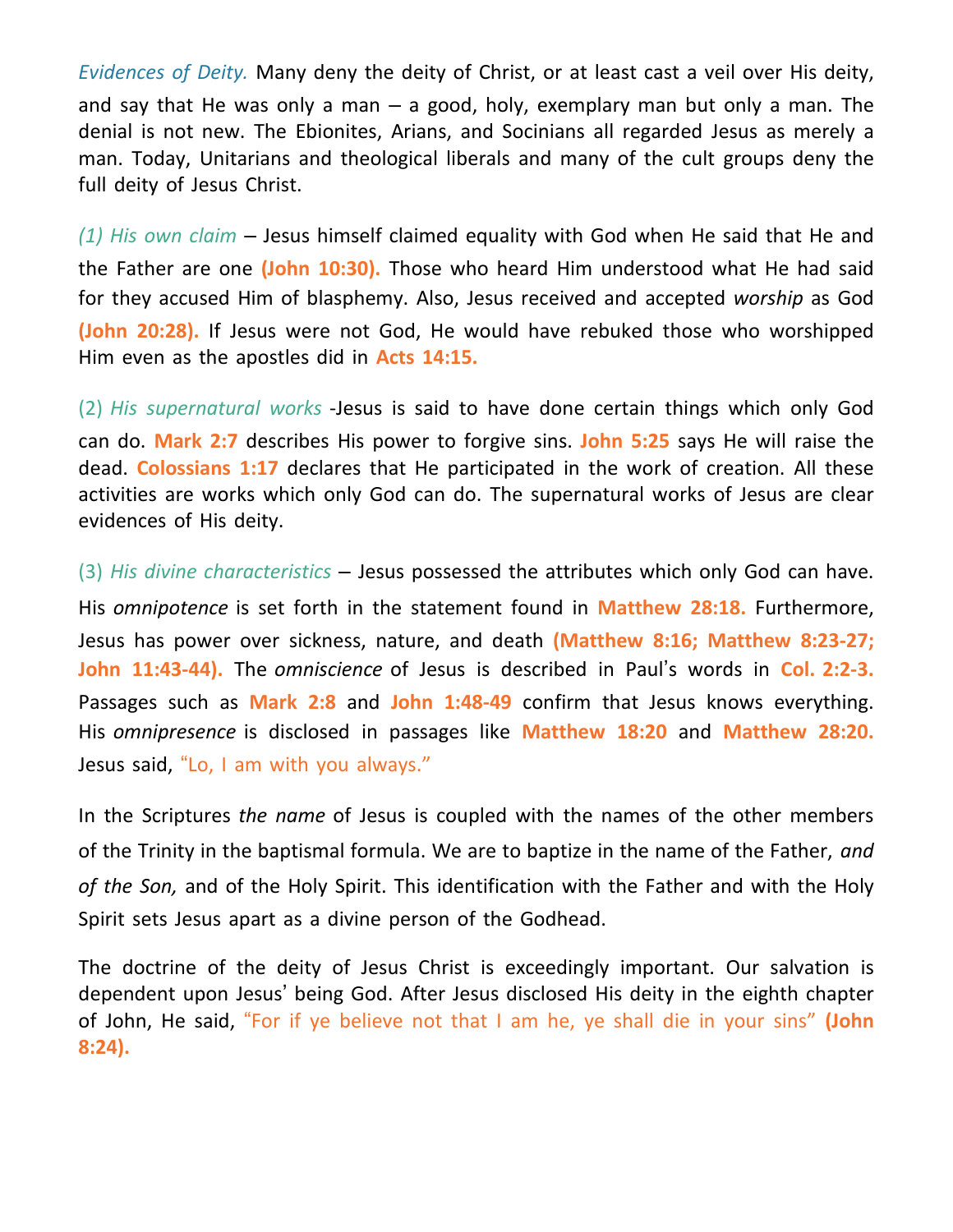### **2. THE HUMANITY OF JESUS CHRIST**

Jesus was not only fully God, but also fully man, except that He was without sin. We cannot explain the mystery of how Christ's two natures were united in one Person. The biblical writers recognized His perfect manhood and His full deity. He had to be human as well as divine if He was to be the Mediator between God and man.

*His Incarnation.* The "incarnation" was *the way* in which Christ who is God took on humanity. The word "incarnation" means "in flesh." The *method* of incarnation was the virgin birth. **Matthew 1:16** clearly indicates that the conception of Jesus was connected exclusively with Mary and not with Joseph. Matthew lists more than forty names in the ancestry of Jesus, and says the one "begat" the other, but when he comes to Jesus he simply says Joseph was "the husband of Mary, of whom was born Jesus" **(Matthew 1:16).** The pronoun "of whom" is feminine singular. Jesus was born of *a* woman – not as in normal human generation  $-$  of a man and a woman.

The importance of the virgin birth of Jesus lies in the fact that when a child is born by natural processes, his nature is tainted with sin, transmitted from parent to child – but in the case of Jesus, the Holy Spirit transmitted seed, and Jesus had no sin **(2 Corinthians 5:21).**

*Evidences of Humanity.* The full and perfect humanity of Jesus was manifested in a number of ways. **Philippians 2:6-8** says that Jesus "made himself of no reputation, and took upon him the form of a servant." The idea of taking on humanity with its limitations was humbling, but it did not involve His giving up any divine attributes. When Jesus became man He did not subtract deity but He added humanity.

*(1) He had a human body, soul, and spirit* – The conception of Jesus was supernatural, but His birth was natural. He possessed a human *body* which grew normally **(Luke 2:40).** Near the time of His crucifixion Jesus said, "My soul is exceedingly sorrowful" **(Matthew 26:38).** And while He was on the Cross He said, "Into thy hands I commend my *spirit"* **(Luke 23:46).** Jesus possessed body, soul, and spirit.

(2) *He had typical human characteristics* – Jesus became hungry **(Matthew 4:2)** and thirsty **(John 19: 28).** He experienced love and compassion **(Matthew 9:36).** He wept **(John 11:35).** His body required sleep **(Matthew 8:24).** His mind possessed wisdom **(Luke 2:52).** His spirit learned obedience **(Hebrews 5:8)** Jesus was tested but did not sin **(Hebrews 4:15).**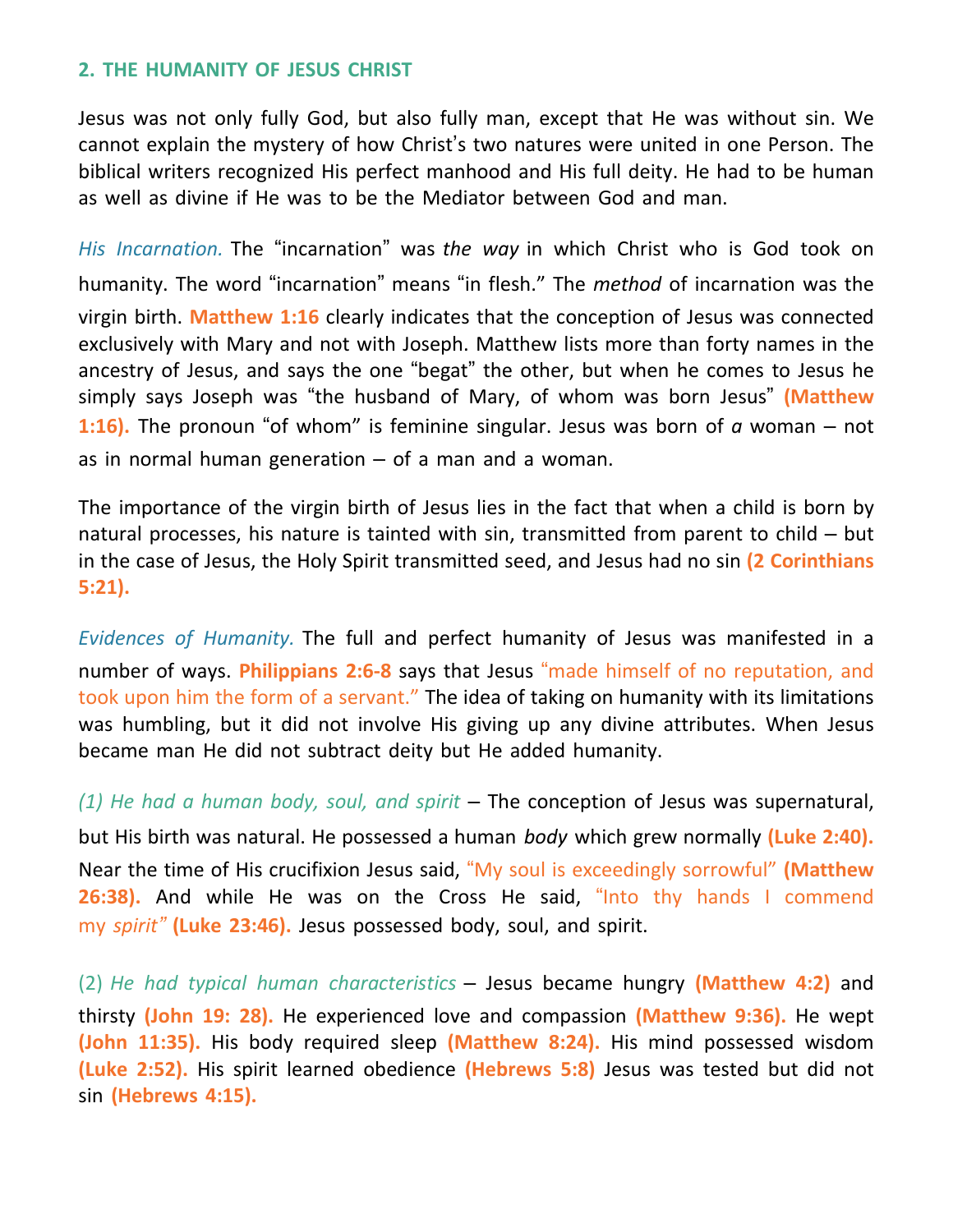(3) *He possessed human names* – Jesus called himself "the Son of man" eighty times and thus identified himself with us as sons of men. Jesus was called "the son of David" **(Mark 10:47),** and "a man" in **1 Timothy 2:5.** The one Mediator between God and man is "the man" Jesus.

The humanity of Jesus Christ was as real and as genuine as was His deity. Both must be accepted and neither should be emphasized at the expense of the other. Our Lord's perfect divine nature was so united with His perfect human nature that a single divinehuman Personality developed. Without becoming less than God, Jesus Christ took upon himself complete human nature.

A proper knowledge of Christ's Person is crucial in understanding His work. If Christ was God and only God, He could not have moved freely among men, and experienced their trials and sufferings. If Christ was man and only man, He could not have paid the price to buy us back from sin. Our wonderful Saviour is a God-man.

# **3. THE DEATH OF JESUS CHRIST**

Great men of this world are valued for their lives, but Jesus is known above all for His death. Almost half of the Gospel according to John is devoted to the week of His death. The death of Jesus is central to the Christian faith. This is underscored by Paul's determination at Corinth "not to know anything among you save Jesus Christ and him crucified" **(I Corinthians 2:2).**

*Prophecies about His death.* The shedding of blood on Israel's altars was a symbol of the Lamb of God who takes away the sin of the world **(Hebrews 9:12; John 1: 29).** The Passover Lamb in Egypt was a type of Christ **(Exodus 12:5-7; 1 Corinthians 5:7).** The bronze serpent in the wilderness pictured Christ lifted up on the Cross **(Numbers 21:9; John 3:14-15).** The events surrounding the Cross are clearly foreshadowed in **Isaiah 53** – numbered with transgressors, wounded for our transgressions – and in **Psalm 22** – the mocking crowd, the intense thirst, the piercing of the hands and feet.

*The accomplishment of His death.* Christ's death was substitutionary. This means that Jesus Christ died in the place of sinners. The New Testament used three Greek prepositions when speaking of Christ's death:

"*peri*" – for us (used in **Matthew 26:28**)

"*anti*" – in place of us (used in **Matthew 20:28**)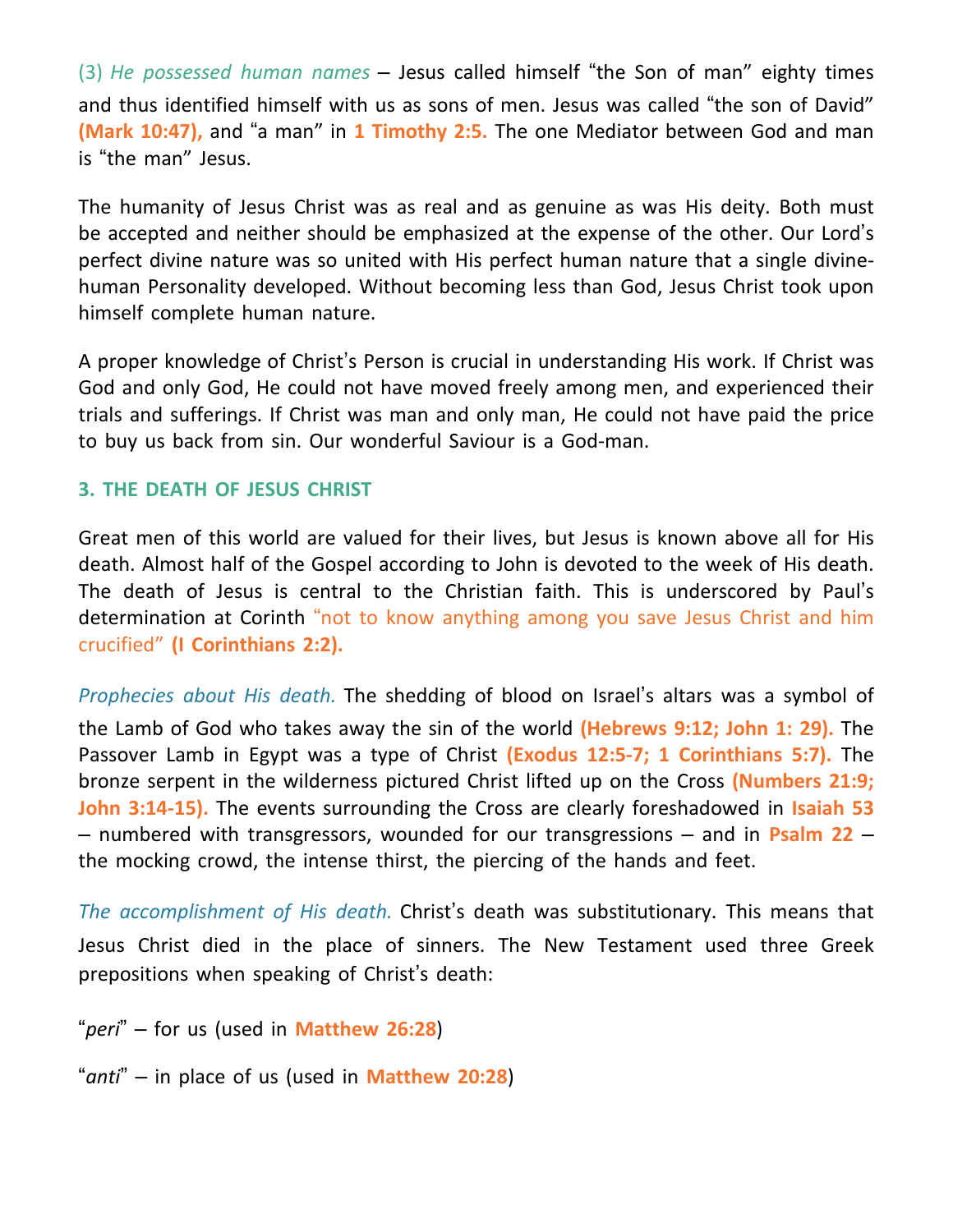"*huper*" – in behalf of us (used in **2 Corinthians 5:21**) The prepositions are used in many other passages of Scripture such as **Titus 2:14, Galatians 2:20, and Hebrews 9:28.** Jesus died for us, in place of us, and in behalf of us. Jesus had no sins of His own, but He died for the sins of others, taking the punishment they deserved.

*False concepts about His death.* The *martyr theory* says that Christ's death was similar in kind to that of John Huss or Polycarp or the early Anabaptists. Just as martyrs gave up their lives as a sacrifice for a principle, so, they say, Christ died for the principle of truth. The *moral example theory* states that the example of Christ's suffering ought to soften human hearts and help a person to reform his own condition. The *governmental theory* says that God punished Christ because He wanted to make Christ's suffering an example to show men how He hates sin. These views of Christ's death have some elements of truth, but each omits the basic concept of *substitutionary sacrifice as payment for sin.* It was *my* sins that put Jesus on the Cross. He becomes *my* Substitute.

*The benefits of Christ's death.* God's provision for the salvation of sinful man lies in the death of His Son. Christ's death brings redemption (paying the price), propitiation (turning away wrath), reconciliation (getting together by removing enmity), justification (declaring righteous), and cleansing (removing the stain). Each of these benefits of Christ's death will be considered in more detail when we study the doctrine of salvation in a later *WITNESS* article.

Christ's death at Calvary is the central theme of the Scriptures **(Luke 24:25-27,46).** The death of the Saviour will be the grand theme of heaven, where a new song of worship is addressed to Him: "Thou art worthy, for thou wast slain and hast redeemed us to God by thy blood" **(Revelation 5:9).**

#### **4. THE RESURRECTION OF JESUS CHRIST**

Christianity is the only religion which bases its claim for acceptance upon the resurrection of its founder. The implications of the resurrection are enormous. We should seek to understand them as fully as possible and rejoice in these truths.

*The fact of the resurrection.* We are faced with the fact of the empty tomb. To say that the body of Jesus was stolen by enemies is useless, for *if enemies had stolen* the body, all they would have had to do, was to produce it as evidence that Jesus was still dead. *If a wild beast had devoured* the body, the grave wrappings would have been left in disarray **(John 20:6-7).** *If the disciples had taken* the body away, they would then have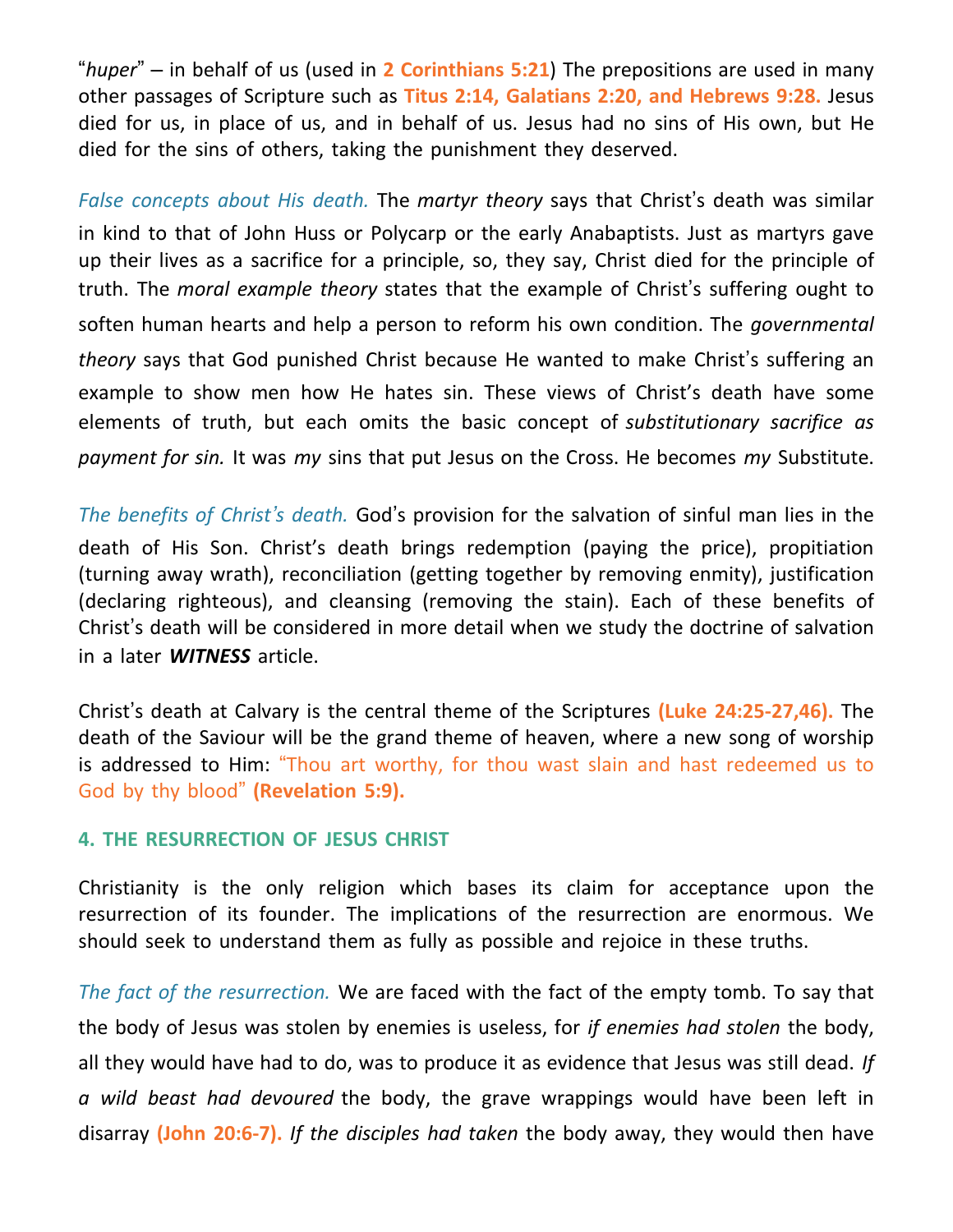died as martyrs (most *did* die as martyrs) for something which they knew to be a lie. People will sometimes die for what they mistakenly think is true, but they do not die for what they know is false. The only alternative then which explains the resurrection is that Jesus arose miraculously as He had predicted.

*The nature of the resurrection.* Jesus Christ arose *bodily* from the dead. The resurrection does not mean simply that His memory lives on, nor was it a resurrection of spirit. It was *the body* that was placed into the grave, and it was *the body* that was resurrected.

After his resurrection, Jesus had bodily characteristics which the disciples saw **(Luke 24:39; John 20:27).** The resurrection body of Jesus was identified with the same body which had been crucified and buried, and yet it was different in that it was not subject to normal limitations. After His resurrection, Jesus passed through closed doors **(John 20:19),** and it is stated that His body would not ever die again **(Romans 6:9).**

*The significance of the resurrection.* There are a number of significant results of the resurrection of Jesus Christ:

*(1) The resurrection proved the validity of Christ's claims.* Jesus said that He would not only be killed but that He would rise again, and that it would occur on the third day **(Matthew 17:23).** Not just any person can make a claim like that. We have good reason thus to accept *a#* that Jesus said as being valid and true.

(2) *The resurrection confirms the forgiveness of our sins.* Because of the resurrection of Jesus Christ, we know that we are not trusting a myth, but that we are forgiven through the work of a living and active Christ **(1 Corinthians 15:17).**

*(3) His resurrection is a guarantee of our own resurrection.* Jesus said, "Because I live ye shall live also" **(John 14:19).** We know with assurance that the grave is not our end and that we will be raised as He was **(2 Corinthians 4:14).**

*(4) Resurrection faith provides power for service to Christ.* We do not believe in a dead Christ, but in the Christ of the empty tomb. The *living* Christ is an incentive for obedient service. **Ephesians 1:18-19** speaks of God's exceedingly great "power toward us who believe . . . which he wrought in Christ when he raised him from the dead."

The resurrection of Jesus Christ may be denied but it cannot be successfully refuted. Jesus showed himself alive by many infallible proofs **(Acts 1:3).** The resurrection is linked with Christ's deity **(Romans 1:3-4);** it is connected with regeneration **(1 Peter 1:3);** it is